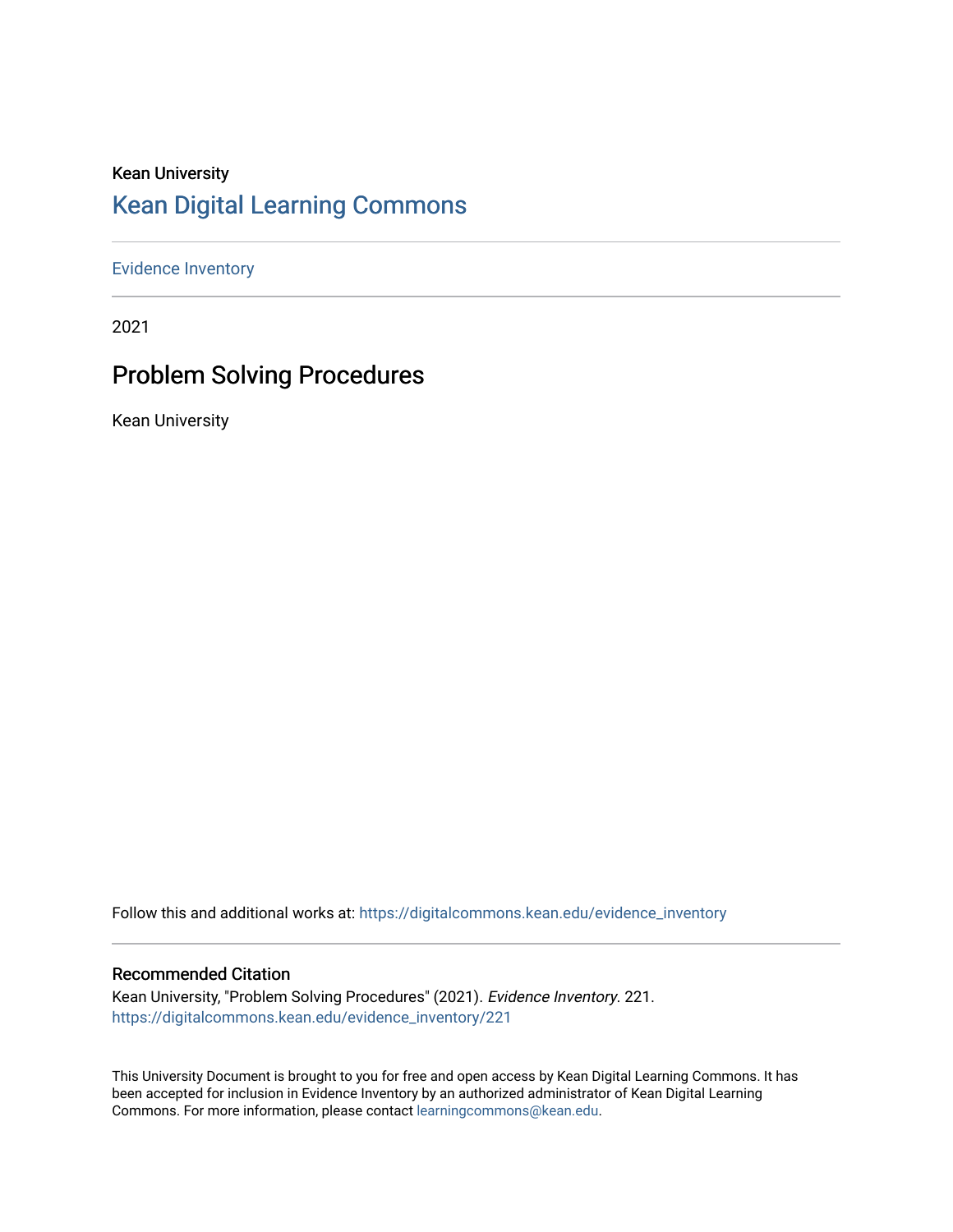#### Problem Solving Procedures

#### Abstract

Our University website and pages dedicated to Problem Solving Procedures are related to students and curriculum, students and instruction, students and grades, and grade grievances. Students having questions or suggestions with regard to curriculum policy or programs should discuss them with the appropriate departmental curriculum or faculty-student committee.

#### Keywords

Standard II, Curriculum, Problem Solving, Grievance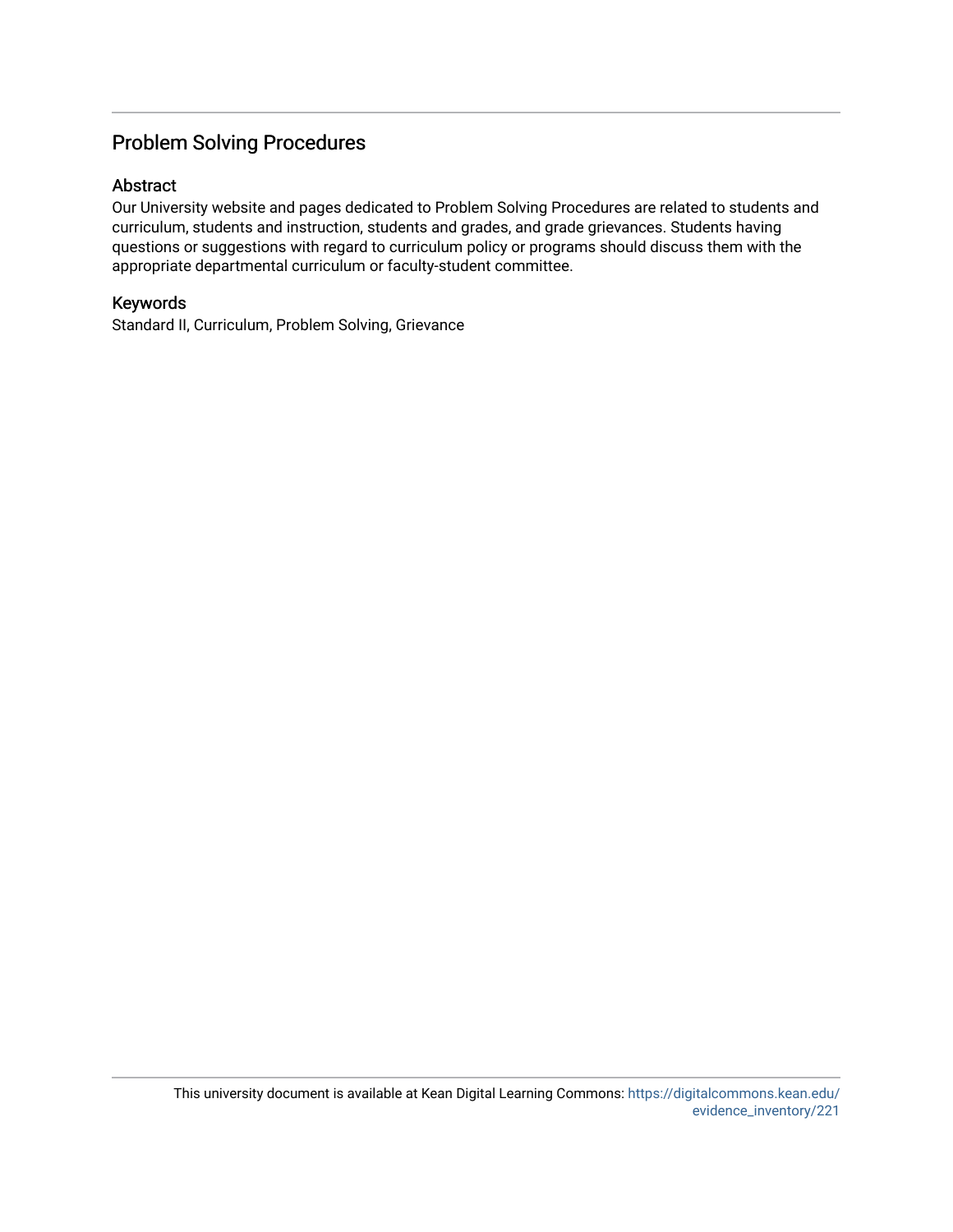## Return to Campus

A mask mandate is currently in place on campus. Learn more about the [University's](https://www.kean.edu/welcome-fall-2021-semester) health and safety protocols to help protect the campus community from COVID-19 and reduce the spread of the virus.

[Home](https://www.kean.edu/) • [Offices](https://www.kean.edu/offices) A Z • [Policies](https://www.kean.edu/offices/policies)

# Problem-Solving Procedures

## STUDENTS AND CURRICULUM

Students having questions or suggestions with regard to curriculum policy or programs should discuss them with the appropriate departmental curriculum or faculty-student committee.

## STUDENTS AND INSTRUCTION

Student problems and needs arising in the areas of instruction, student-instructor relationships, course content, procedures or methodology should be discussed with the instructor. If the problem is not resolved at this point, the next step is to consult with the department chairperson. If the problem is not resolved, the next step is to consult with the college dean.

## STUDENTS AND GRADES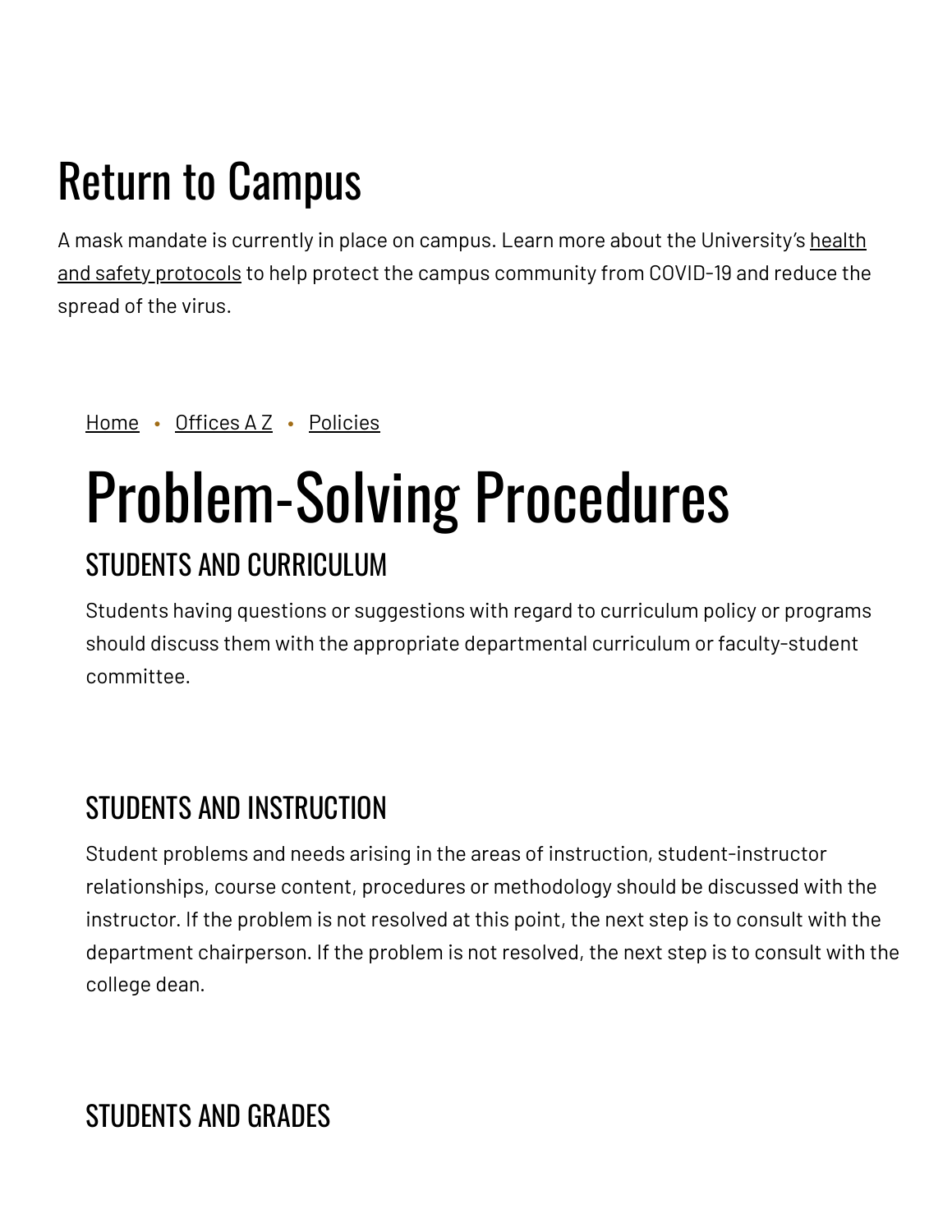Instructors alone are responsible for determination of grades of students in their classes. Student problems arising in the area of grades should be referred immediately to the instructor. If they are not resolved, the next step is to consult with the department chairperson.

## GRADE GRIEVANCES

If a student believes that he or she has not been graded fairly in a course, it is the student's right to initiate a grade grievance. A formal process exists for the resolution of such problems. The overall guidelines for the grade grievance process are basically uniform from department to department, with each department free to develop specific procedures within these guidelines. Requests for reconsideration of a grade must be brought to the faculty member as soon as possible after the conclusion of the course and no later than the end of the eighth week of the fall or spring semester. The steps in the process are outlined below; it is understood that if a satisfactory resolution is reached at any level, the process ends. If at a given step either party is dissatisfied with the proposed resolution, the dissatisfied party may request reconsideration at the next level. Decisions by the college dean are final, with no provision for further appeal beyond that point.

- 1. The student meets with the faculty member to request information about the faculty member's grading decision or evaluative judgment. If after receiving an explanation from the faculty member, the student remains dissatisfied, he or she may request reconsideration of the grade by the department chairperson.
- 2. The student meets with the department chairperson to discuss the assigned grade. The chairperson may choose to intervene directly at this point and attempt to seek a resolution or may decide to refer the question to the departmental grievance committee and convene the committee in accordance with departmental policies and procedures.
- 3. The departmental grievance committee, comprising faculty members and at least one student, hears the grievance. The committee determines (in accordance with prevailing departmental practices and the specifics of the particular grievance) a procedure to follow. Both the student and faculty member might be asked to submit materials in writing, or both might be invited or required to appear before the committee. The committee may schedule these meetings so that the parties appear separately or together. Additional information may be requested by the committee as needed.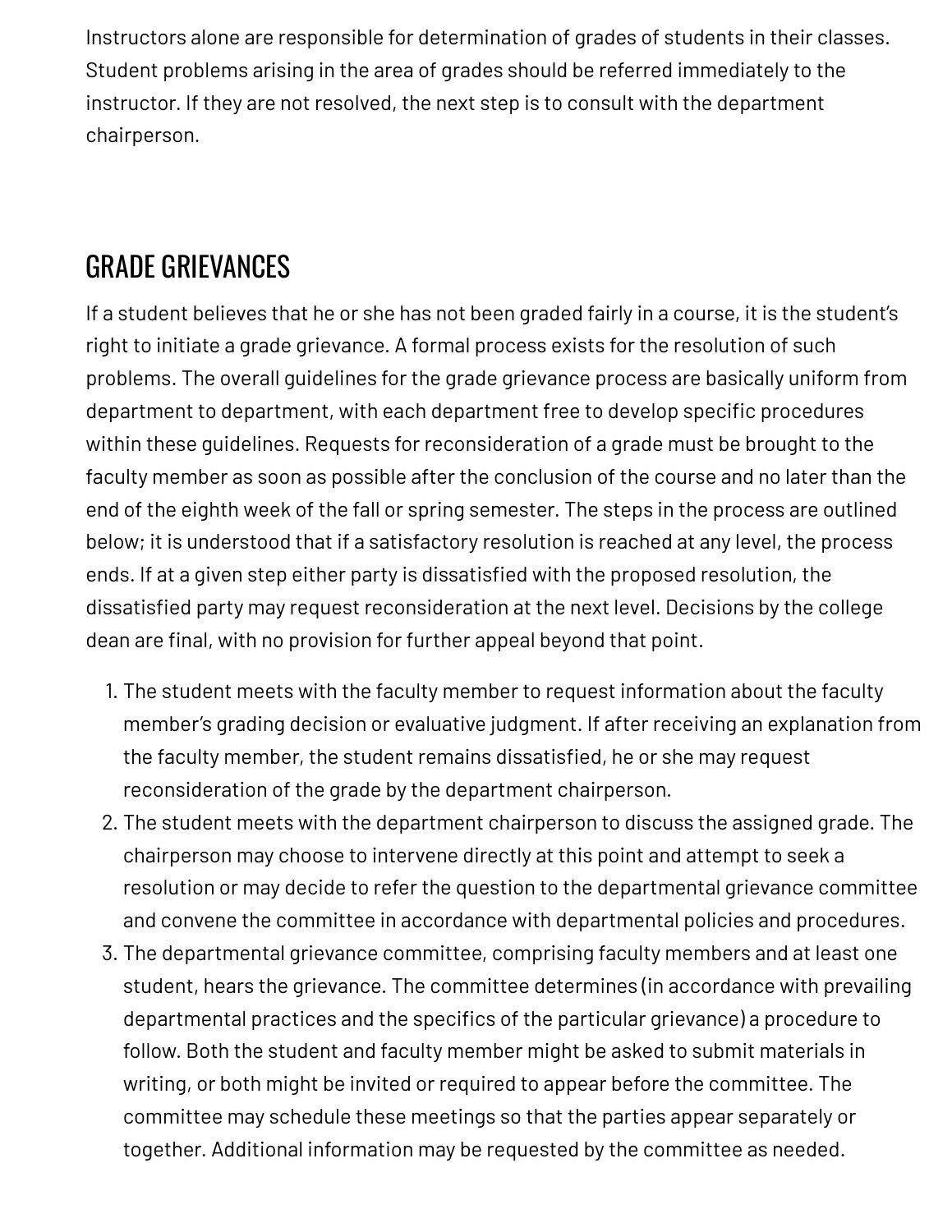- 4. The grievance committee makes a determination and notifies the student and faculty member in writing of its decision.
- 5. If the decision of the grievance committee is not acceptable to either of the parties involved or if implementation of the decision requires the attention of the college dean, the grievance is brought to the dean for resolution and all relevant materials are forwarded to the dean's office.
- 6. The final grade must be submitted to the Office of the Registrar before the baccalaureate degree is posted. Once the degree has been posted, the academic record is frozen and no changes are permitted.

## [Policies](https://www.kean.edu/offices/policies)

### **Division of [Student](https://www.kean.edu/division-student-affairs) Affairs**

## Kean University

1000 Morris Avenue Union, New Jersey 07083

#### **[908-737-KEAN](tel:908-737-5326) (5326)**

Copyright ©2019 To report an accessibility issue on this website, email [webmaster@kean.edu.](mailto:webmaster@kean.edu)



**Best Colleges**